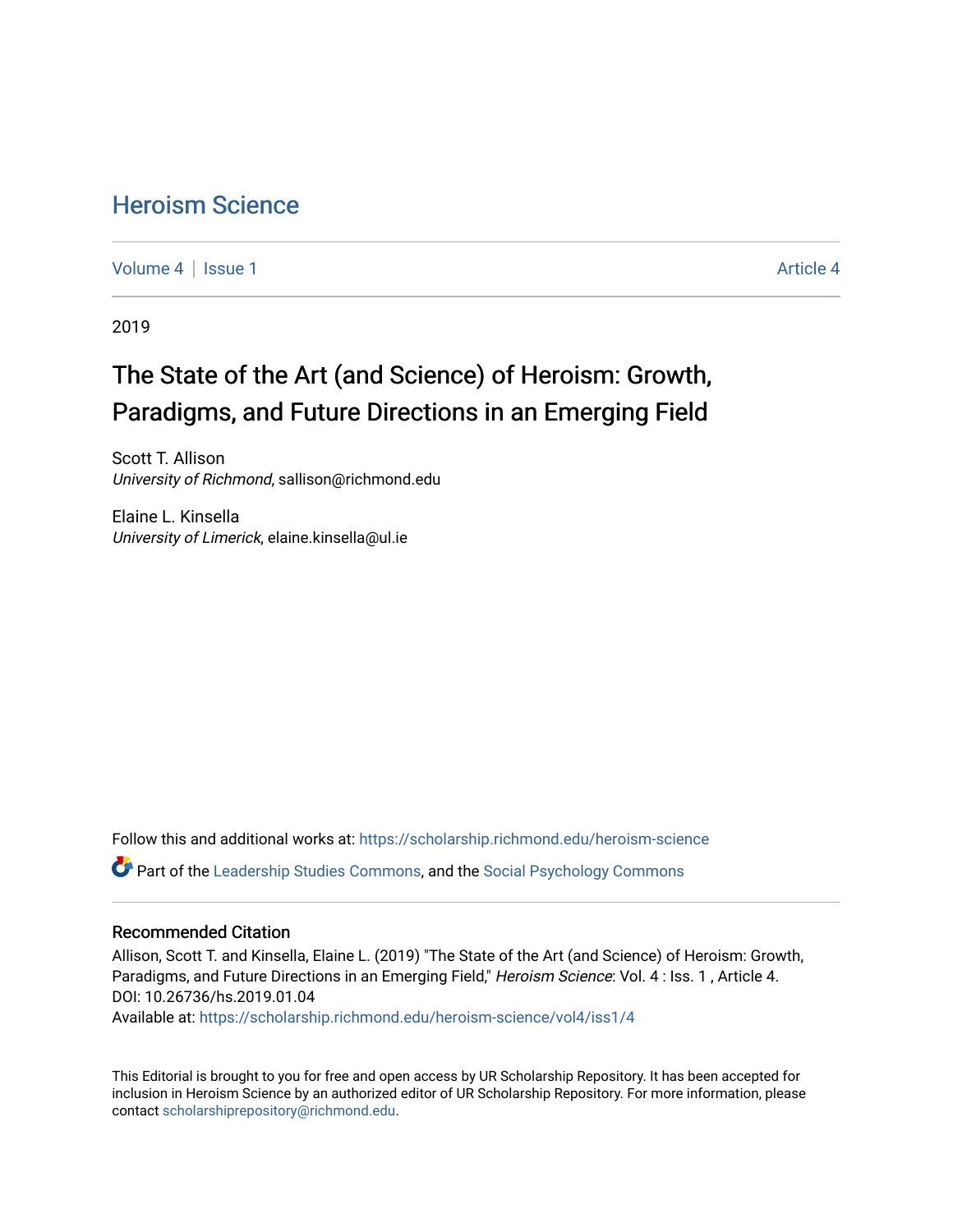**Heroism Science: An Interdisciplinary Journal** (ISSN 2573- 7120) https://scholarship.richmond.edu/heroism-science/

**Vol. 4 No. 1 (2019) pp. 1-12**

# The State of the Art (and Science) of Heroism: Growth, Paradigms, and Future Directions in an Emerging Field



*SCOTT T. ALLISON<sup>1</sup> University of Richmond sallison@richmond.edu ELAINE L. KINSELLA University of Limerick elaine.kinsella@ul.ie*

**ABSTRACT**: Although less than a decade old, the nascent field of heroism science has enjoyed considerable growth in the form of publication output, a regular conference series, and a flagship journal. We briefly discuss the tradeoffs of heroism science's paradigmatic multiplicity. Moreover, we offer several observations about the future direction of heroism science, with emphasis on bridging gaps with allied field, embracing cultural diversity, taking a more critical stance, building academic rigor, and developing better measures of heroism. We conclude with a call for the formation of an international professional organization and for the stronger academic legitimation of heroism science.

*KEYWORDS: heroes, heroism science, heroism measurement, heroism paradigm*

1

 $\overline{a}$ 

<sup>&</sup>lt;sup>1</sup> Copyright 2019 Heroism Science ISSN: 2573-7120 | Licensed under the Creative Commons, Attribution-NonCommercial-NoDerivs (CC By-NC-ND)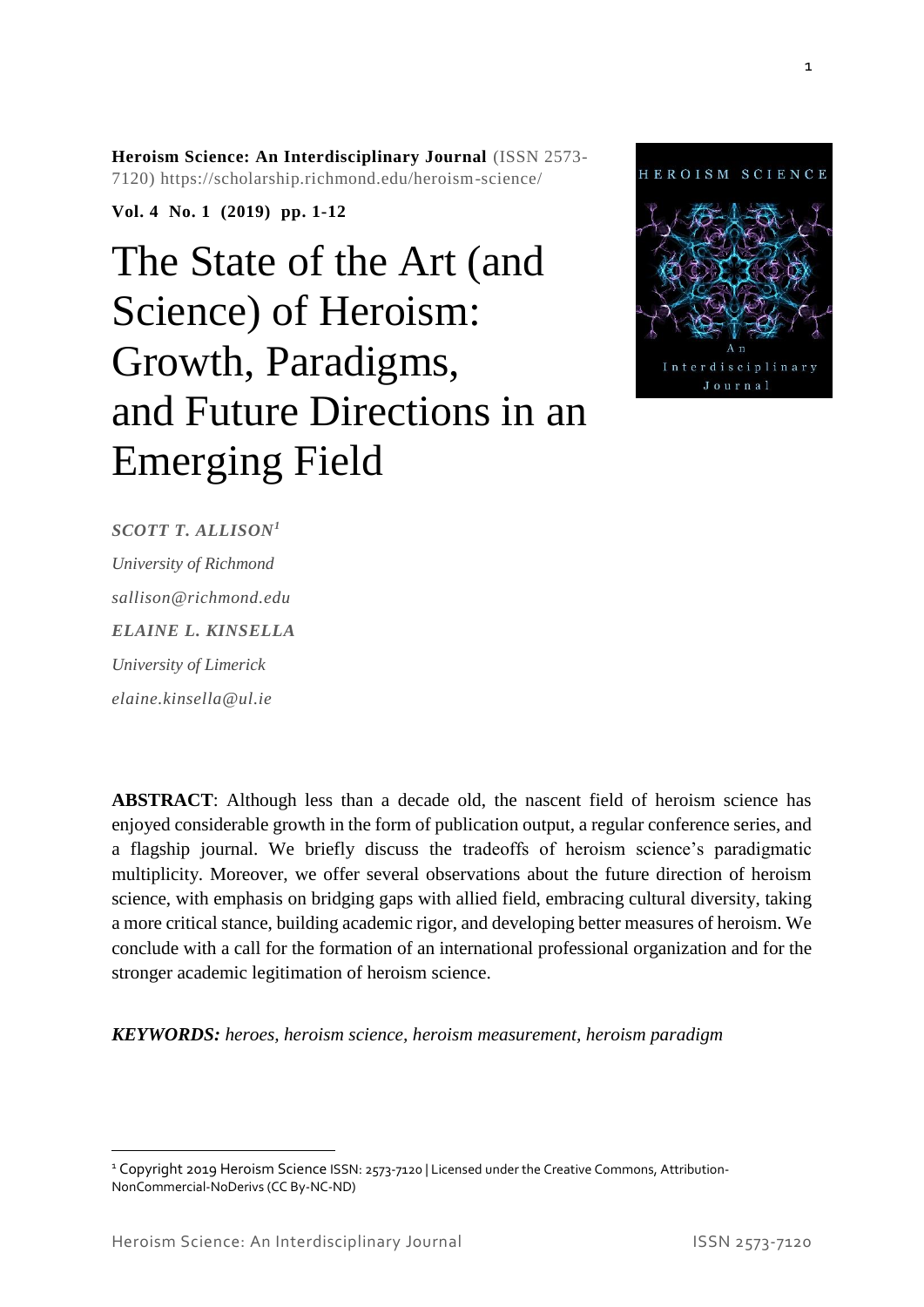$\overline{2}$ 

## **1 INTRODUCTION**

Since the journal *Heroism Science* was founded in 2015, the field of heroism science has undergone a tremendous growth spurt. In 2016, Murdoch University in Perth, Australia, hosted the inaugural heroism science conference. Scholars from around the world gathered for the first time, presenting their work and giving the nascent field a momentous boost. The conference was repeated at the University of Richmond, Virginia, USA, in 2018, and it is scheduled to be hosted by the University of Limerick, Ireland, in 2020, and by the University of Auckland, New Zealand, in 2022. There is a clear surge of interest in this conference series from academicians representing multiple disciplines worldwide.

The growth of heroism studies can also be seen in the stirring proliferation of articles and books on heroism (Franco et al., 2017). Although the concept of heroism is not new, few research studies existed on the topic 15 years ago. New research has illuminated the primary and secondary traits of heroes (Kinsella, Ritchie, & Igou, 2015a) and the functions of heroes (Allison & Goethals, 2014; Kinsella, Ritchie, & Igou, 2015b). Over these years, research has increased and added to our knowledge about the internal and external factors that influence heroic behavior (Kohen, Langdon, & Riches, 2017), lay conceptions of heroes and their associated psychological functions (Kinsella, Ritchie, & Igou, 2017), and the potential for heroic figures in promoting positive outcomes in themselves and others (Efthimiou, Allison, & Franco, 2018).

In early 2017, the *Handbook of Heroism and Heroic Leadership* was released, offering a thorough overview of the origins, types, and processes of heroism (Allison, Goethals, & Kramer, 2017). In addition, 2017 marked the appearance of a special issue on heroism in the *Journal of Humanistic Psychology*, which showcased research on a wide range of phenomena related to heroism (Franco & Efthimiou, 2018). In 2018, a special issue on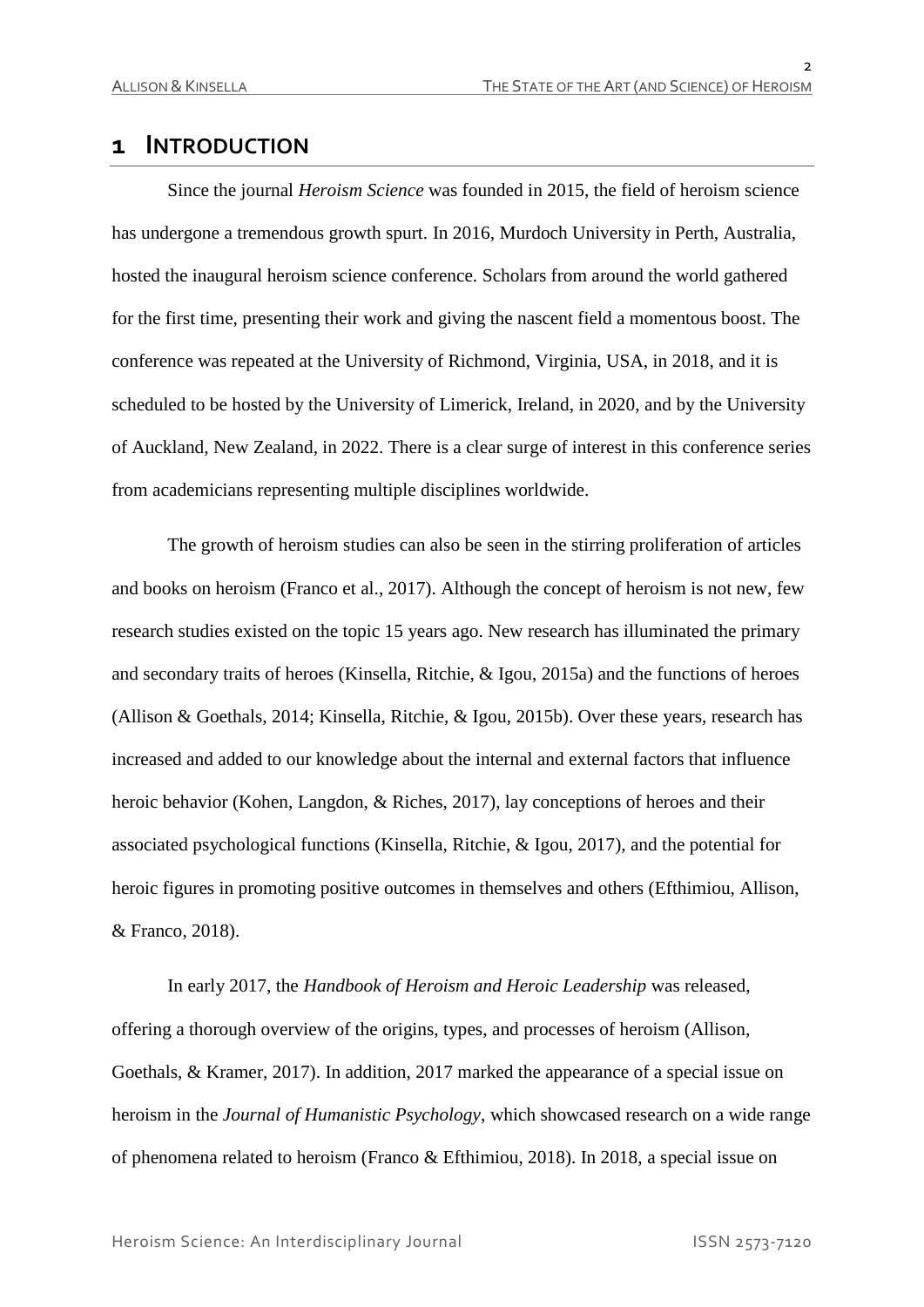"the art and science" of heroism appeared in *Frontiers in Psychology*, followed by an e-book of the same name (Allison, Beggan, & Efthimiou, 2018). Elizabeth Svoboda has released two outstanding books on heroism, *What Makes a Hero* (2014) and *The Life Heroic* (2019). Ari Kohen's *Untangling Heroism* (2013) has made an important impact, as will his latest volume, *Unlikely Heroes: The Place of Holocaust Rescuers in Research and Teaching* (2019; see Fagin-Jones, 2019, for a review). Many other influential books and articles on heroes and heroism – more than we can mention in this brief editorial – have been appearing with greater regularity in the academic literature.

We should also note that our flagship journal in the field, *Heroism Science*, is thriving and has been upgraded as a result of our 2018 migration to *bepress*, one of the world's largest academic publishers. *Heroism Science* has published outstanding work examining the science of war heroes (Rusch, 2016), trauma heroes (Keck et al., 2017), holocaust heroes (Fagin-Jones, 2019), collaborative heroes (Klisanin, 2016), underdog heroes (Goldschmied et al., 2017), fitness heroes (Beggan, 2016), posthuman heroes (Pascoe, 2019), therapist heroes (Bray, 2019), gender issues with regard to heroism (Kinsella, Ritchie, & Igou, 2017), and psychological principles underlying Joseph Campbell's monomyth (Martin et al., 2019), to name but a few examples. The number of submissions to the journal has been steadily rising and we anticipate continued increases in both quality and quantity of submissions in the coming years.

Has the growing quantity of scholarly products on heroism been accompanied by a similar increase in quality? Our science is still so young that it may be too early to render a verdict. There are at least two ways of interpreting the current neophyte status of heroism science. One way is to view our science through the lens of Thomas Kuhn's (1962) model of scientific revolutions. Kuhn championed the idea that new sciences often lack a single paradigm and find themselves – for many years, possibly – stuck at the random fact-gathering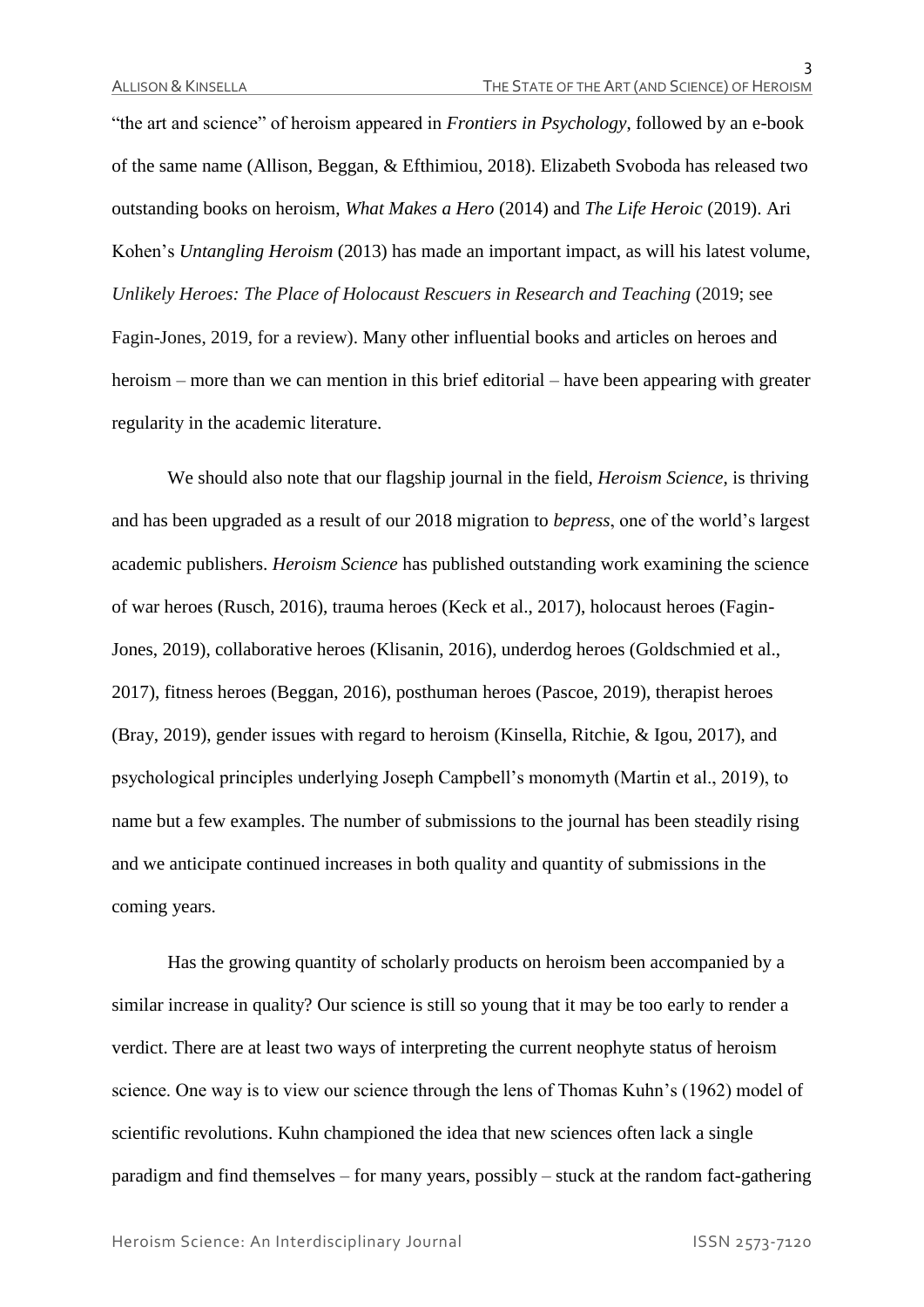stage of scientific development. This pre-paradigmatic phase is where heroism science resides. From this Kuhnian perspective, heroism science is an immature field of study that is only beginning to gather facts and is doing so in a somewhat haphazard fashion. As of yet there is no single dominant research paradigm to guide us. Viewing our science as in its infancy can explain why we have such a long way to go with regard to defining heroism, explaining it, and producing it among members of society.

A second, more positive way of evaluating the state of heroism science is to view it through the lens of William James' (1899/1983) epistemological worldview. James believed that the only way to acquire a full and complete understanding of the "truth" about a phenomenon is to adopt multiple research paradigms along with their multiple theoretical and methodological approaches. From this Jamesian perspective, the absence of a single guiding research paradigm in heroism science is a strength, not a weakness. In fact, from James' point of view, the more research perspectives and paradigms, the better. James's philosophy was that science is best served when scientists not only remain open to fresh perspectives but actively seek them out. Indeed, James asserted that the scientists' goal is to always search for "more or less plausible pictures" (p. 143). The quest for multiple perspectives in science was important to James because "no philosophy can ever be anything but a summary sketch" or "picture of the world in abridgment" (James, 1909/1977, p. 9). Adopting a single scientific perspective about a phenomenon only limits what can be learned about it because "neither the whole of truth, nor the whole of good, is revealed to any single observer" (James, 1899/1983, p. 149).

Thus, although a single dominant paradigm may reveal many useful insights about a phenomenon of scientific interest, it represents only a single perspective and should never be viewed as the final or definitive word. Good science, according to James, consists of the endless search for new and different ways of looking at phenomena of scientific interest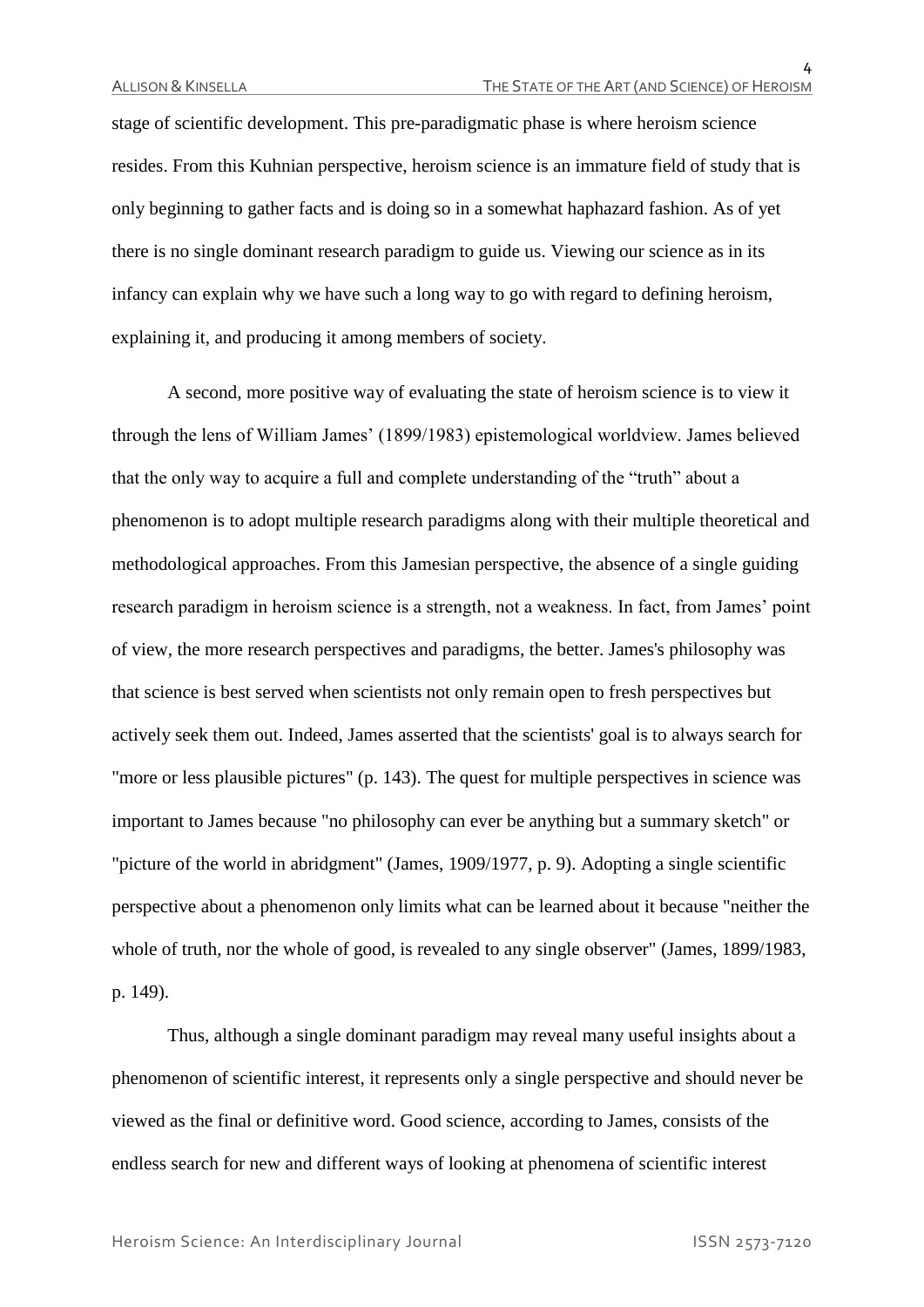(James, 1890/1983, p. 277; see also Allison, Beggan, & Midgley, 1996; Leary, 1990). For this reason, we encourage scholars of heroism science to boldly and creatively adopt as many different research approaches as possible.

### **2 STATE OF THE SCIENCE**

The surge in interest in heroism science may derive from the many pressing problems facing humanity and the need for heroic individuals to emerge who will help resolve these issues. The philosopher Yuval Noah Harari (2018) has identified three main challenges that human beings must resolve in the next thirty years. These issues are climate change, the nuclear threat, and the disruptive influence of info-technologies and bio-technologies. Without heroic vision and heroic action in these three areas of concern, humanity's future may be in grave danger. Our planet needs a thriving heroism science. Knowledge about the role of heroes, heroism and heroic influence has the potential to contribute to a range of human and societal challenges such as poor health, apathy, intergroup and intragroup discord, and political discord.

Heroism science is the ideal soil from which science-based heroic solutions to the many challenges facing humanity can germinate. There are many basic and applied research questions relating to heroes and heroism that remain unexamined, making this fascinating topic ripe for researchers to explore. The potential for interesting and impactful research is great and has yet to be realized. This interdisciplinary journal, *Heroism Science*, can play an important role in the developing of research related to heroes and heroism, bringing researchers together, and becoming the 'go-to' place for excellent research and thoughtprovoking reviews. To accomplish this objective, there are six points that are worth considering as we enter the next phase of hero-related research.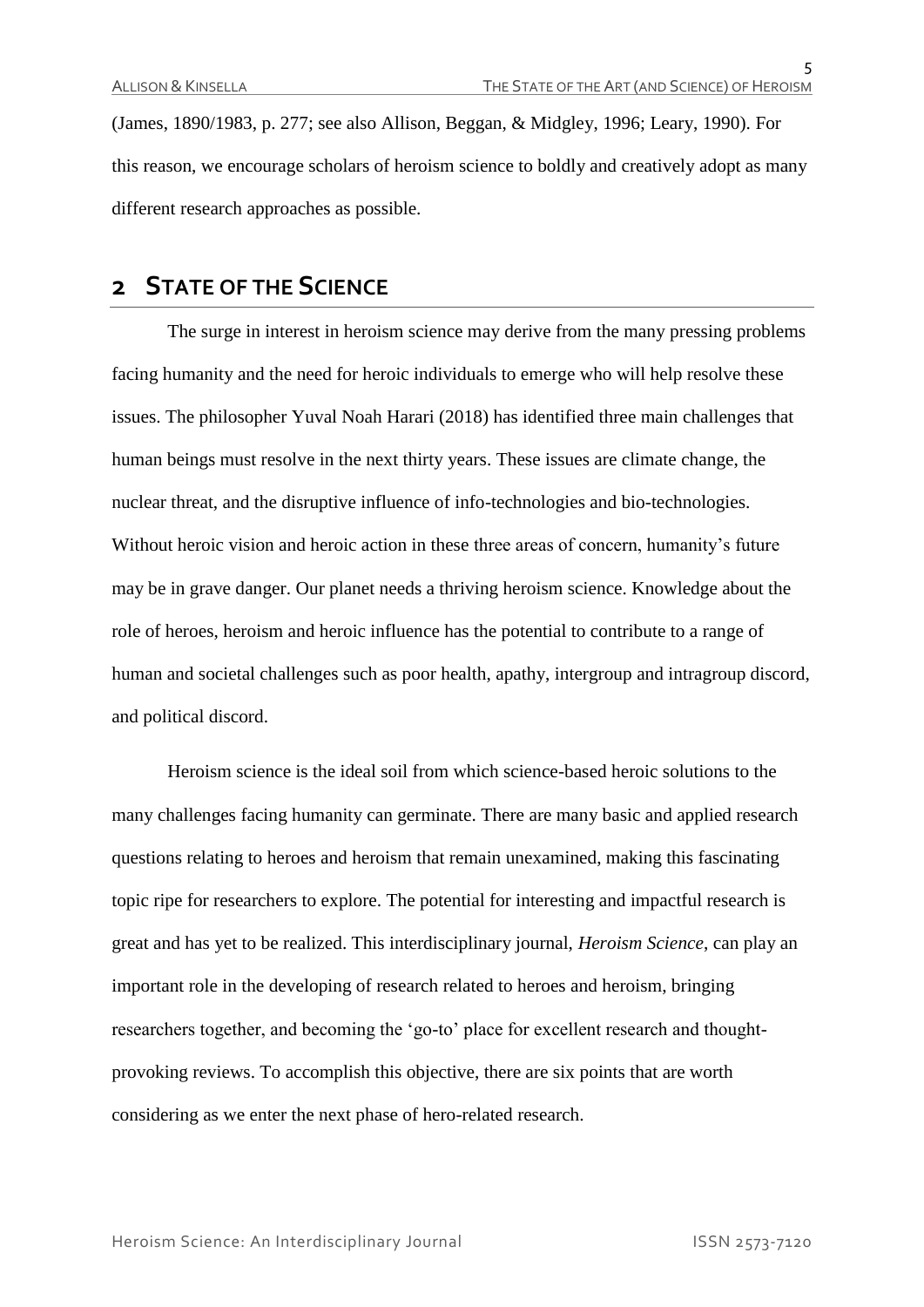#### **2.1 BRIDGING GAPS**

The terms hero, heroic behavior, and heroism are terms which represent distinctive patterns of behavior. Yet, the literature and research on heroes and heroism is highly related to a range of other topics including but not limited to leadership, role models, mentors, social activism, risk-taking, moral exemplars, whistleblowing (speaking out), moral decisionmaking, altruism, political empathy, courage, resilience, activism, social influence, and exceptionality. To build our understanding of heroes and heroism, we need to read widely and draw from related topics, and build connections where it makes sense to do so. Importantly, the topics of heroes and heroism offer useful lens through which to bridge topics which may have in the past been viewed as distinct (e.g., heroes often represent both agentic and communal traits). The term hero is viewed on a spectrum from highly positive to highly negative, depending on one's location in the world and historical associations with the term. Yet, we should not let semantic differences prevent us from studying the behavior and influence of exceptional others. Importantly, there is an opportunity for us as researchers, educators and practitioners to try to make connections widely to engage a wider audience and have an impact beyond our current networks.

#### **2.2 CULTURAL DIVERSITY**

While we are beginning to develop a picture of representations of heroes and their role in the lives of individuals, the pictures is mostly informed by American, European, and Australian contexts. These studies have been helpful in providing a starting place, however, we need to challenge ourselves to examine heroes across different groups (both majority and minority), countries, and cultures. The nuances in our understanding of heroes and heroism in diverse contexts may ultimately lead to greater levels of intercultural awareness, inclusiveness, understanding and respect. We urge heroism scientists to draw from theories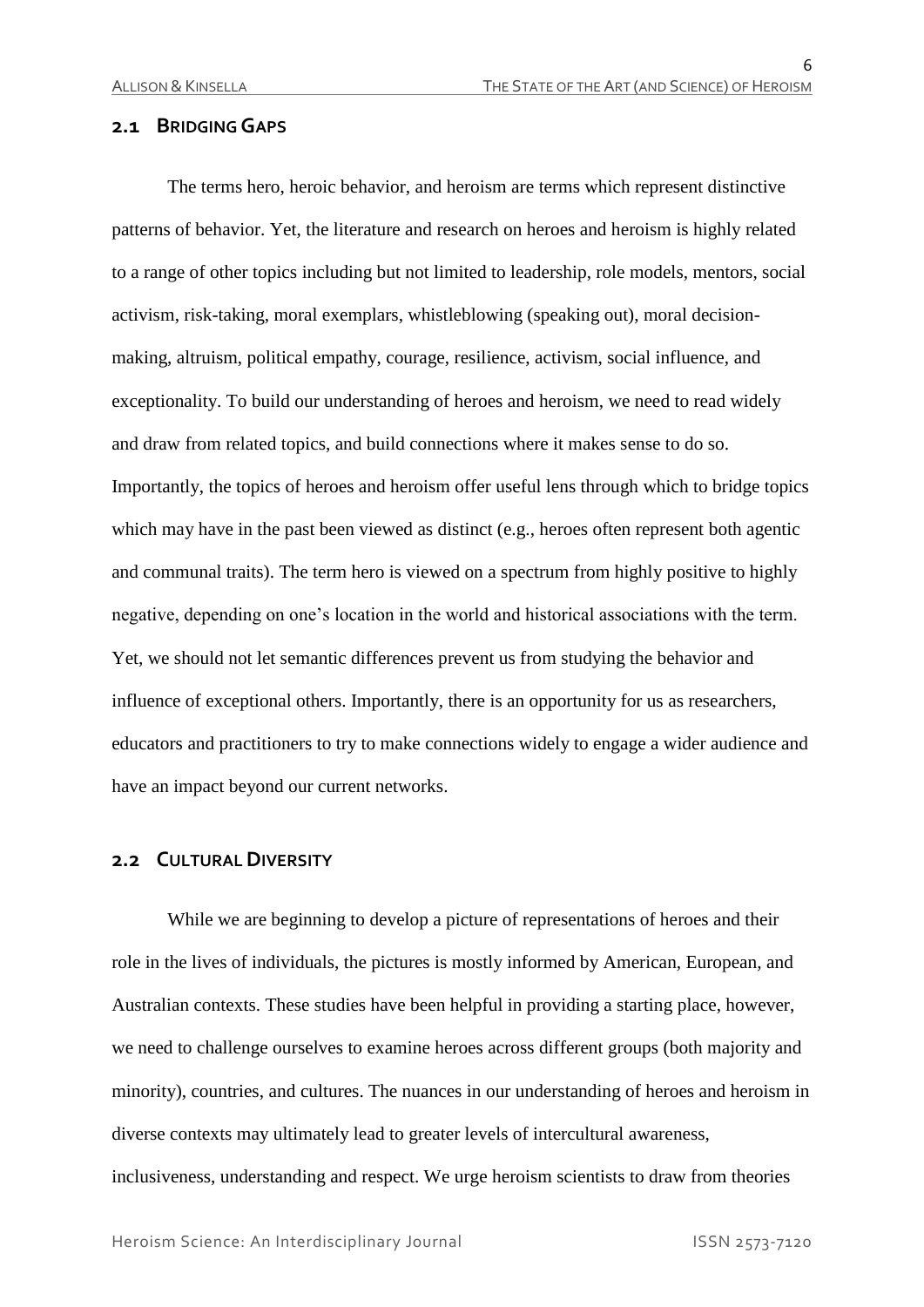and models of cultural variations, such as that of Hofstede (2011) who distinguishes among many important dimensions of cultural differences. These cultural variables include power distance, uncertainty avoidance, individualism/collectivism, masculinity/femininity, long/short term orientation, and indulgence/restraint.

#### **2.3 CRITICAL STANCE**

There is a need for us as researchers, educators and practitioners to not assume that interactions and interventions using heroes are inherently beneficial. Heroism promoter Matt Langdon is well-known for advancing the idea that the opposite of a hero is not a villain but rather a bystander (Heroism Promoters, 2016). Yet there are times when interventions are damaging, even with the best intentions. Encouraging others to behave heroically may have negative implications, and it may not always make sense to behave heroically in a particular context. We must question our own assumptions about heroes and heroic behavior, and strive to produce high-quality research that considers a range of theoretical standpoints. The insights gathered in relation to the influence of heroes on individuals and groups has the potential to contribute to our knowledge in areas such as terrorism, extremism and fanaticism.

#### **2.4 ACADEMIC RIGOR**

The norms and best practice guidelines for science are changing and evolving. Heroism Science will need to consider ways to support and encourage researchers to promote research integrity through practices such as the Open Science Framework and transparent data reporting practices. We encourage researchers to explore a range of methodologies and methods to contribute new knowledge to this underdeveloped topic. There is a need to ensure that our quantitative studies are sufficiently powered to make claims about our data, which often requires larger sample sizes. Ideally, we need demonstrate support for our hypotheses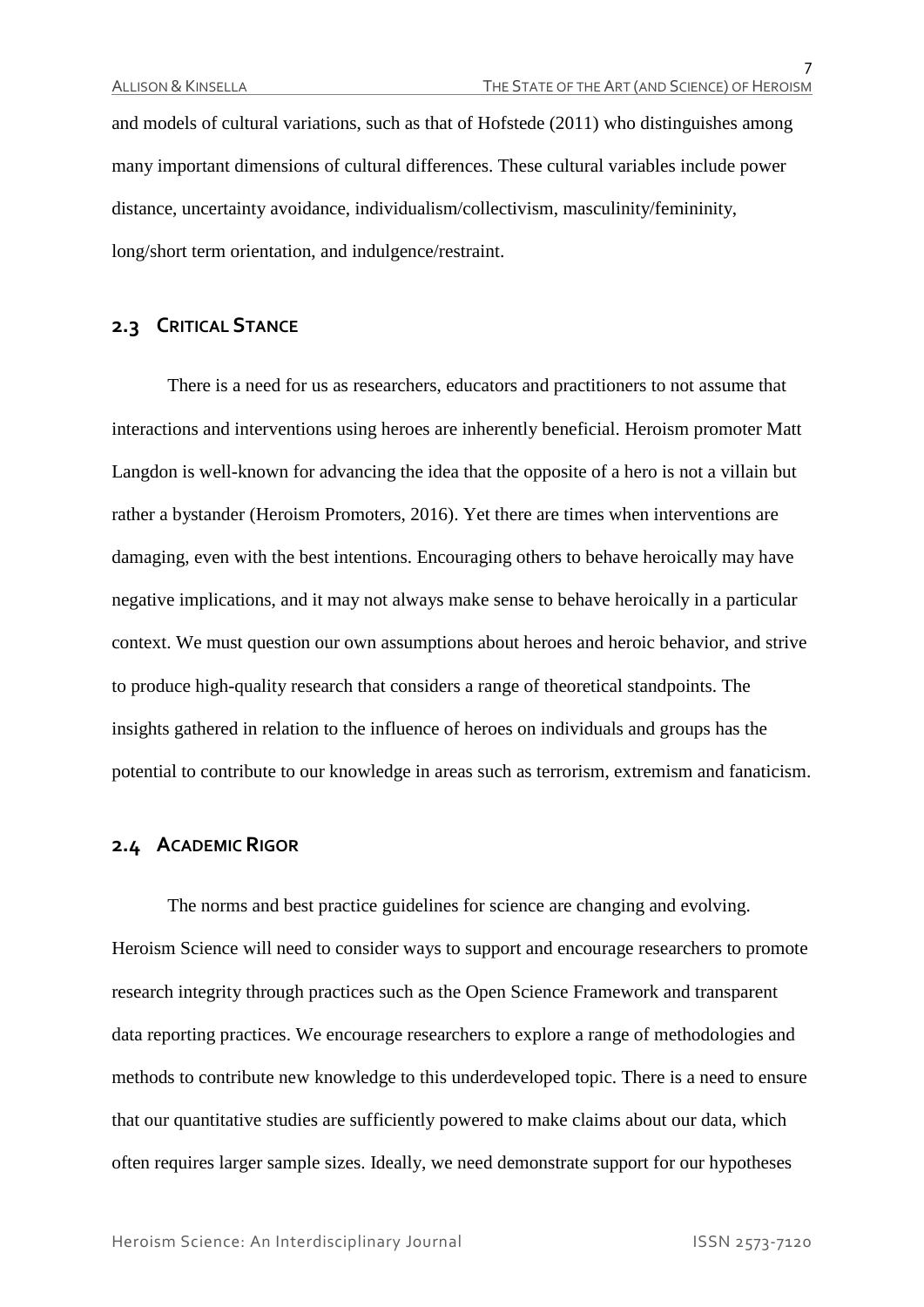across multiple studies and over time. Our studies need to be reported with sufficient detail so that they can be replicated by other researchers working in different geographical locations. In the climate of reduced expenditure on research funding, a key challenge for us as hero researchers will be meeting the requirements of academic rigour often on a shoe-string budget. However, it is through our academic rigour that we will make ourselves more attractive as applicants to grant funding agencies. Indeed, we will need to educate funders about the importance of the topic and the quality of work that we are conducting.

#### **2.5 THE CHALLENGE OF MEASURING HEROISM**

Related to the above points, there lies the profound challenge of measuring heroism. Elizabeth Heiner (2018) has published excellent work examining the effectiveness of hero training programs. From her analyses, students of these training programs exhibit significantly more self-reported courage compared to control groups who lacked such training. The limitation of this research is, of course, that these studies include measures of self-reports that psychologists have long known are fairly unreliable (Stone et al., 2009). Heroism is a behavior, or a long-term series of behaviors, aimed at enhancing the collective good. Behavioral measures are lacking in heroism research for the understandable reason that behavioral effects are difficult to capture in laboratory settings and require long-term longitudinal investigations. Until such temporally extended studies are conducted, we cannot be completely sure of the effectiveness of hero training programs in producing heroic action. Heiner's (2018) results are promising but it is obvious that heroism science has yet to shed definitive light on how behavioral heroism can be encouraged and developed.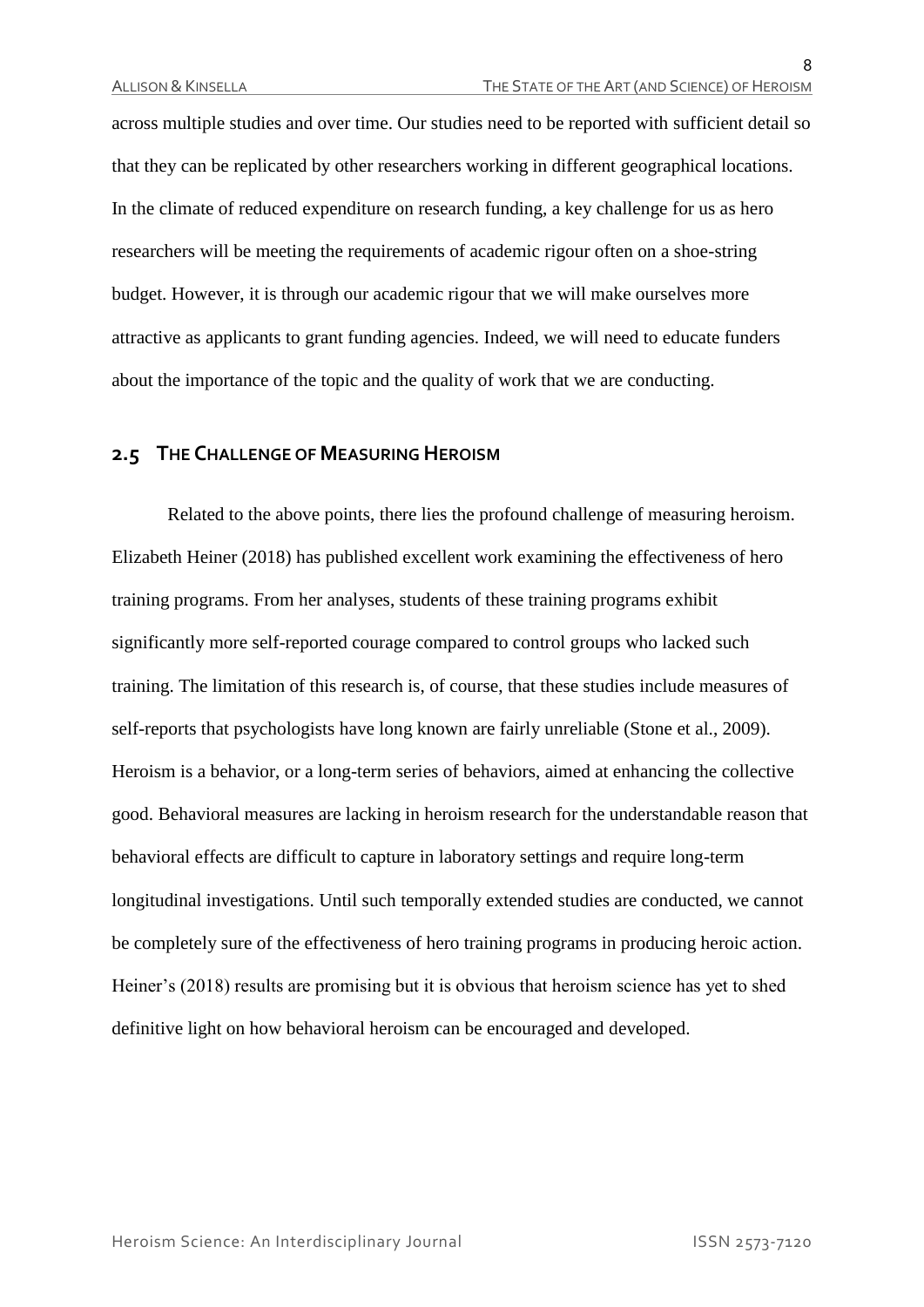#### **2.6 CALL FOR A PROFESSIONAL ORGANIZATION: THE IHSA**

With the field of heroism science burgeoning, we are nearing the time when it would be prudent to establish a professional organization, perhaps called the International Heroism Studies Association (IHSA). The multi-pronged mission of IHSA would be to advance and promote heroism in society; to further the science, teaching, and application of heroism; to gather the growing international cadre of heroism scholars under one united professional umbrella; to host the biennial conference series; and to sponsor our flagship journal *Heroism Science*. A well-run professional organization such as the IHSA would offer structure, direction, and guidelines for the operation of the field, its conference series, and its journal, and it would be useful and desirable for ensuring the long-term the health of heroism science.

# **3 A FINAL CAVEAT**

We conclude this editorial with a caveat or limitation that may bedevil heroism studies and impede its growth for the foreseeable future. The unfortunate reality of investigating heroism is this: To the best of our knowledge, there are no academic departments of heroism science, nor do there exist any schools of heroism studies, nor any undergraduate majors in heroism. Heroism researchers are born, bred, and exist in departments of established disciplines such as psychology, philosophy, leadership studies, English literature, and other branches of the academy. Heroism science is currently a fringe science, borrowing from many disciplines but lacking a core academic home. Our chief obstacle for growth lies in the absence of heroism as a distinct disciplinary endeavor that is recognized and supported by academic institutions. Lacking such an academic identity, we are at a significant disadvantage in grooming our students, placing them in jobs, and obtaining funding for our research. It is our hope that the continued maturation of our field will lead to a stronger legitimation of heroism science at universities worldwide.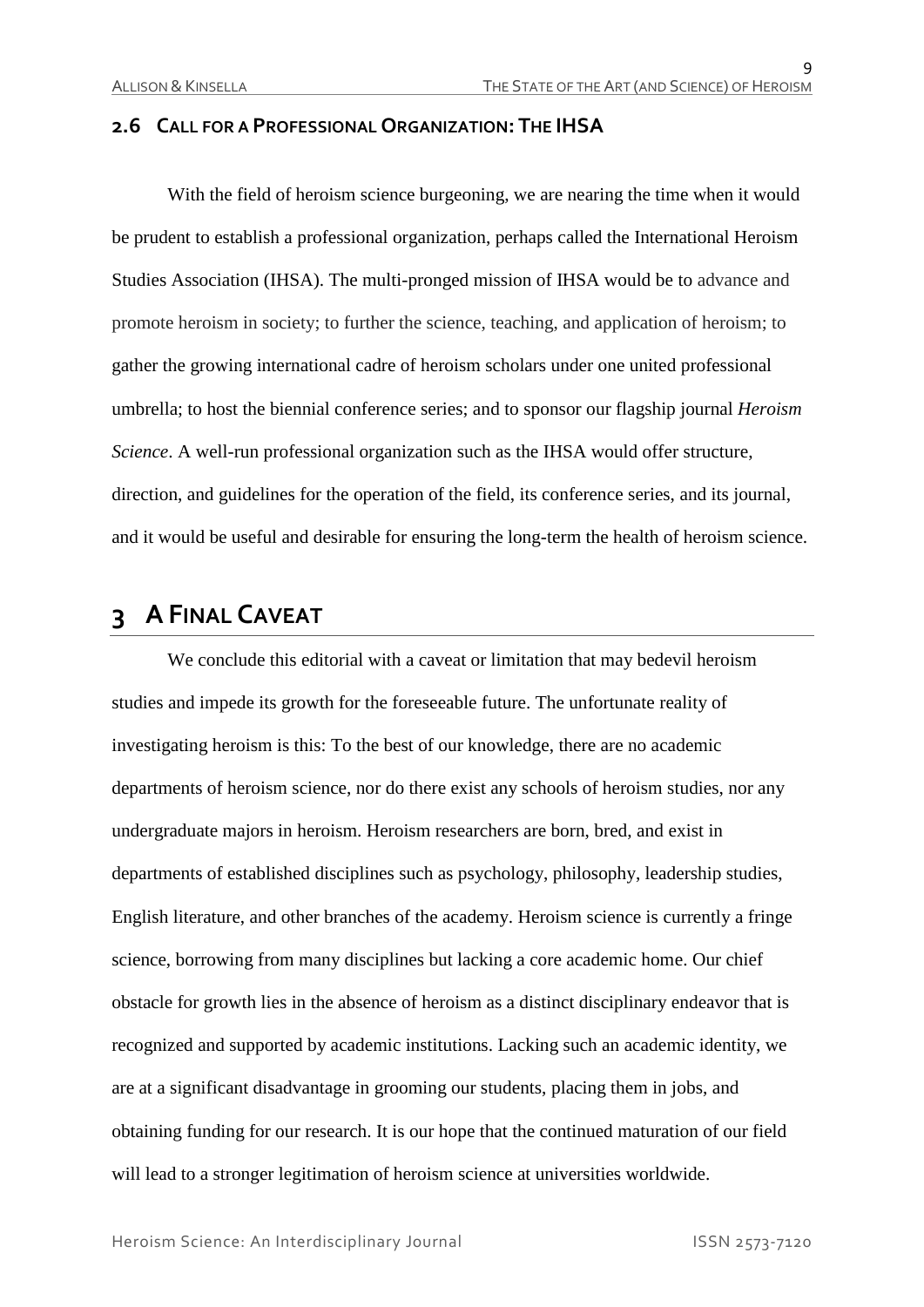## **4 REFERENCES**

- Allison, S. T., Beggan, J. K., & Efthimiou, O. (2019). *The art and science of heroism and heroic leadership*. Lausanne: Frontiers Media.
- Allison, S. T., Beggan, J. K., & Midgley, E. H. (1996). The quest for 'similar instances' and 'simultaneous possibilities': Metaphors in social dilemma research. *Journal of Personality and Social Psychology, 71*, 479-497.
- Allison, S. T., & Goethals, G. R. (2014). "Now he belongs to the ages": The heroic leadership dynamic and deep narratives of greatness. In G. R. Goethals, et al. (Eds.), *Conceptions of leadership: Enduring ideas and emerging insights*. New York: Palgrave Macmillan.
- Allison, S. T., Goethals, G. R., & Kramer, R. M. (Eds.) (2017). *Handbook of heroism and heroic leadership*. New York: Routledge.
- Beggan, J. K. (2016). Monomyth, transformation and inspiration: The hero's journey in the extreme fitness exercise infomercial. *Heroism Science, 1*, 1-12.
- Bray, P. (2019). Wounded heroes and heroic vocations: Heroism and the stories lives of therapists. *Heroism Science, 4*, 1-36.
- Efthimiou, O., Allison, S. T., & Franco, Z. E. (Eds.) (2018). *Heroism and wellbeing in the 21st Century: Applied and emerging perspectives*. New York: Routledge.
- Fagin-Jones, S. (2019). Prosocialization: Lessons learned from the upbringing of holocaust heroes. *Heroism Science, 4*, 1-16.
- Fagin-Jones, S. (2019). Book review: Unlikely heroes: The place of holocaust rescuers in research and teaching*. Heroism Science, 4*, 1-24.
- Franco, Z. E., & Efthimiou, O. (2018). Heroism and the human experience: Foreward to the special issue. *Journal of Humanistic Psychology, 58*, 371-381.
- Franco, Z. E., Allison, S. T., Kinsella, E. L., Kohen, A., Langdon, M., & Zimbardo, P. (2017). Heroism research: A review of theories, methods, challenges, and trends. *Journal of Humanistic Psychology*, 58, 382-396.
- Goldschmied, N., Ruiz, J., & Olagaray, S. (2017). The underdog narrative in movies: Why our memories fail us. *Heroism Science, 2*, 1-11.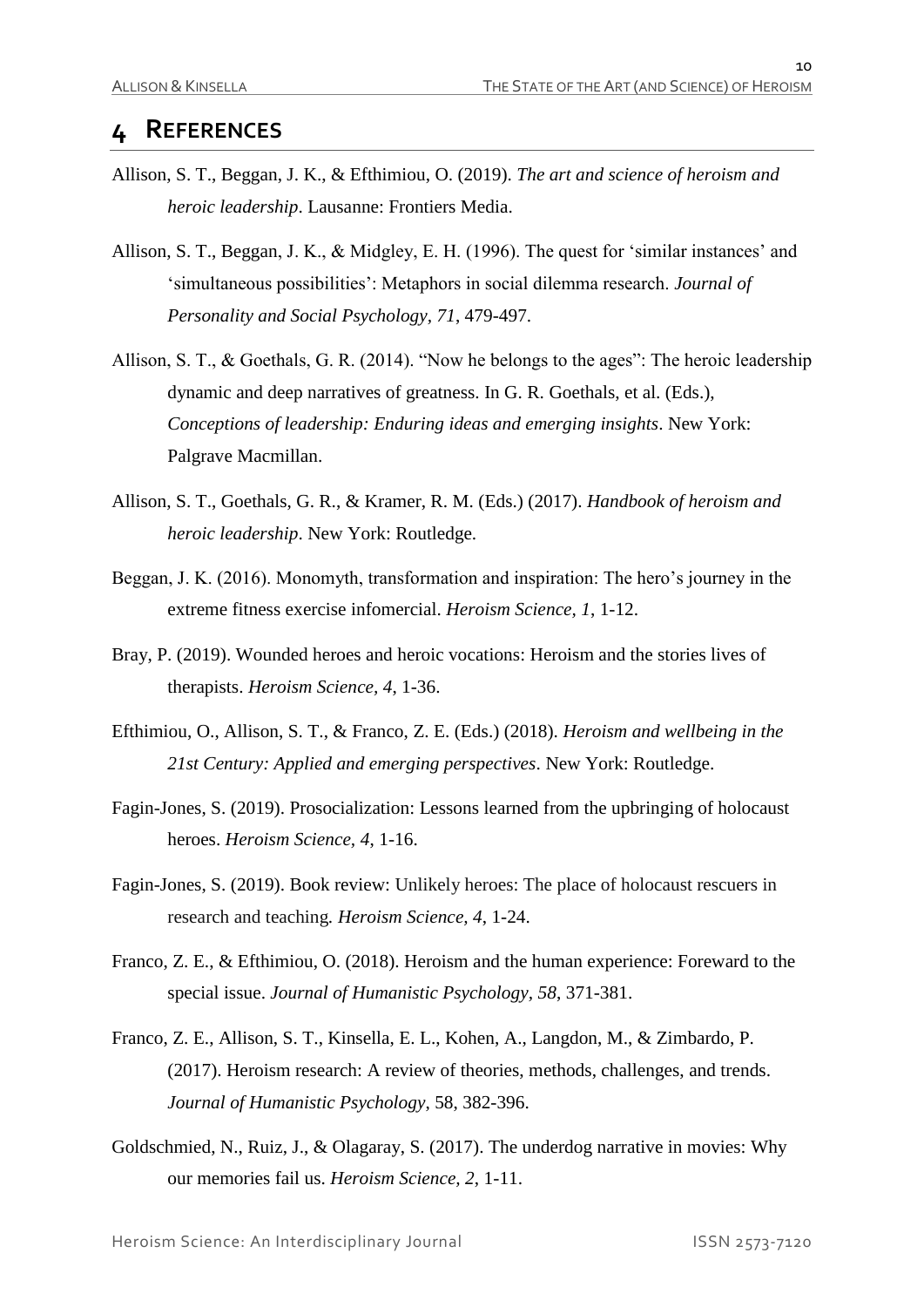Harari, Y. N. (2018). *21 lessons for the 21st Century.* New York: Spiegel & Grau.

Heiner, J. K. (2018). Fostering heroism in fourth- and fifth-grade students. *Journal of Humanistic Psychology, 59*, 596-616.

Heroism Promoters (2016). *Heroism science: Promoting the transdisciplinary study of heroism in the 21st century*. Retrieved from [https://heroismscience.wordpress.com/21st-century-heroism-movement/heroism](https://heroismscience.wordpress.com/21st-century-heroism-movement/heroism-activists/)[activists/](https://heroismscience.wordpress.com/21st-century-heroism-movement/heroism-activists/)

- Hofstede, G. (2011). Dimensionalizing cultures: The Hofstede model in context. *Online Readings in Psychology and Culture*, 2(1). https://doi.org/10.9707/2307-0919.1014
- James, W. (1899/1983). On a certain blindness in human beings. In *Talks to teachers on psychology and to students on some of life's ideals* (F. Burkhardt, Ed.; pp. 132-149). Cambridge, MA: Harvard University Press.
- James, W. (1890/1983). *The principles of psychology*. Cambridge, MA: Harvard University Press.
- James, W. (1909/1977). *A pluralistic universe* (F. Burkhardt, Ed.). Cambridge, MA: Harvard University Press.
- Keck, B., Compton, L., Schoeneberg, C., & Compton, T. (2017). *Trauma recovery: A heroic journey. Heroism Science, 2, 1-17.*
- Kinsella*, E.L.,* Ritchie*, T.D., &* Igou*, E.R. (2015a). Zeroing in on heroes: A prototype analysis of hero features. Journal of Personality and Social Psychology, 108, 114- 127.*
- Kinsella*, E.L.,* Ritchie*, T.D., &* Igou*, E.R. (2015b). Lay perspectives on the social and psychological functions of heroes. Frontiers in Psychology, 6, 130.*
- Kinsella*, E.L.,* Ritchie*, T.D., &* Igou*, E.R. (2017). Attributes and applications of heroes: A brief history of lay and academic perspectives. In S. T. Allison, G. R. Goethals, & R. M. Kramer (Eds.), Handbook of heroism and heroic leadership. New York: Routledge.*
- Kinsella*, E.L.,* Ritchie*, T.D., &* Igou*, E.R. (2017). On the bravery and courage of heroes: Considering gender. Heroism Science, 2, 1-14.*